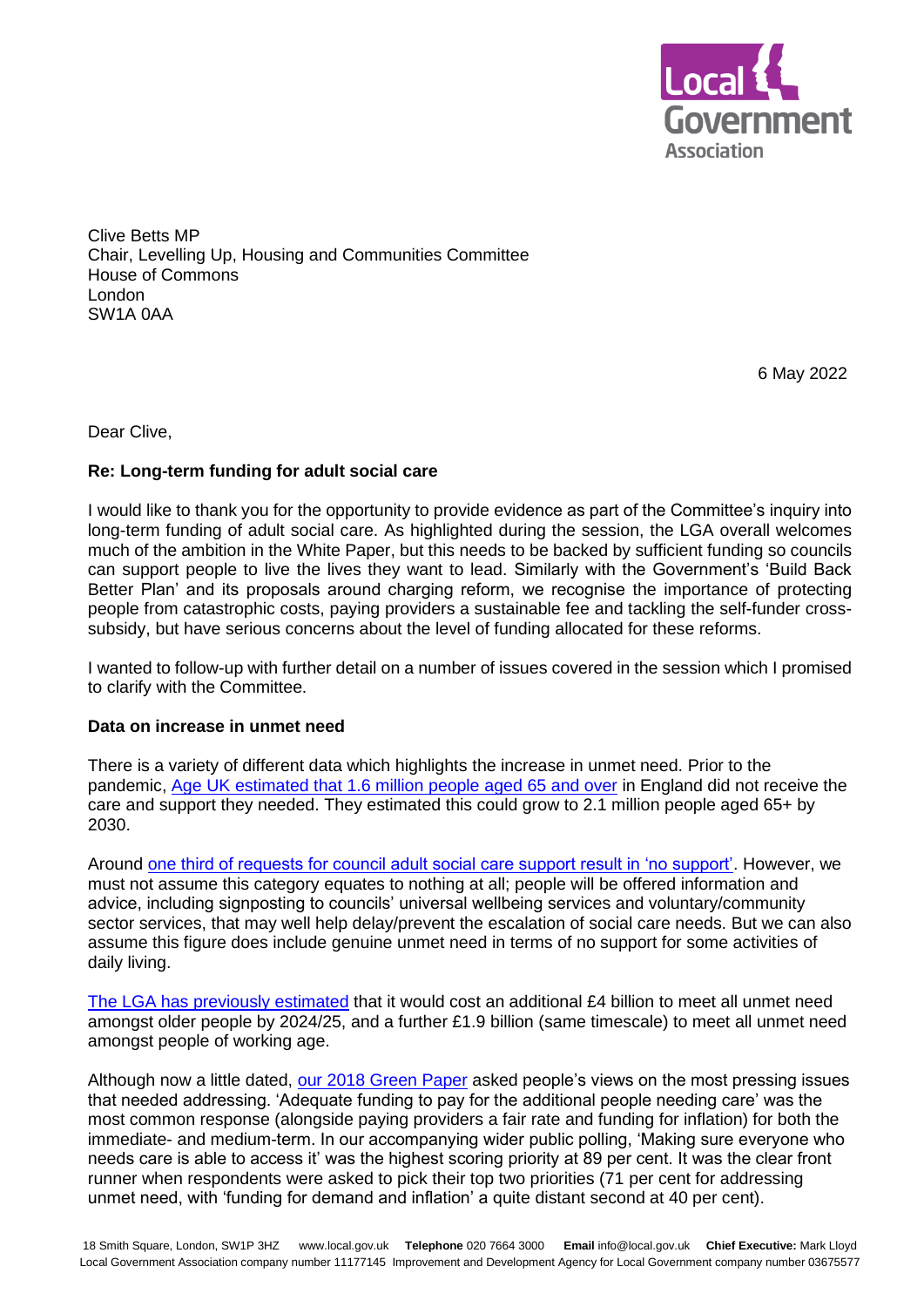In a 2022 survey, ADASS reported that councils were taking drastic contingency steps to tackle pressures, such as allowing for shorter care visits (once core needs had been met), reprioritising support to those most at risk and essential activities only, and moving to 'life and limb' care only.

## **Data on regarding complexity of needs**

There is less data regarding the increase in the complexity of needs, but there is some data available [in Age UK's report on the health and care of older people 2019,](https://www.ageuk.org.uk/globalassets/age-uk/documents/reports-and-publications/reports-and-briefings/health--wellbeing/age_uk_briefing_state_of_health_and_care_of_older_people_july2019.pdf) taken from the English Longitudinal Study of Ageing (ELSA). On increased difficulties with Activities of Daily Living (ADLs) with age, the data says:



Source: English Longitudinal Study of Ageing (ELSA), 2018: wave 8

From the same report, there is also data on multimorbidity with age: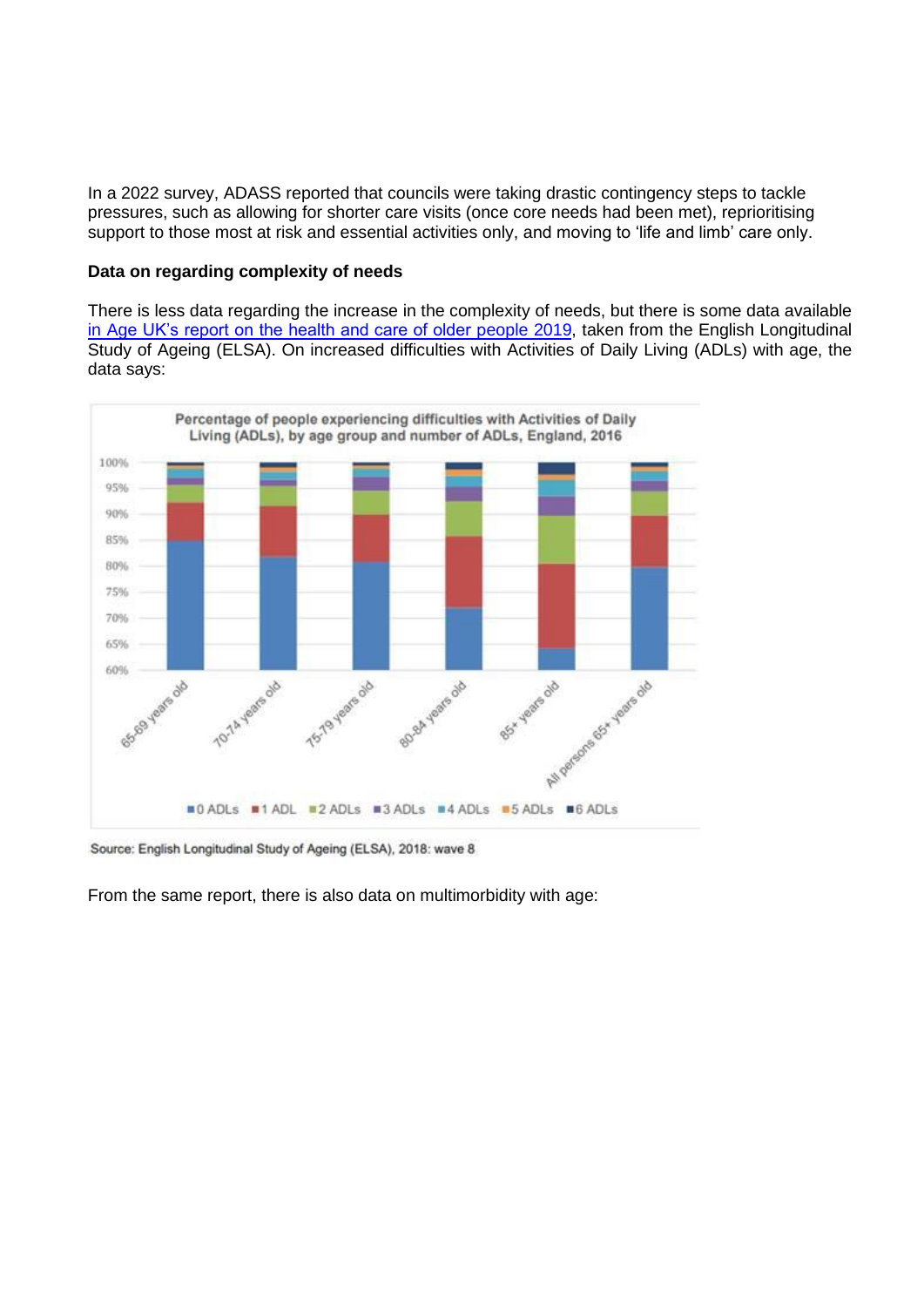

Percentage of people with long-term health conditions, by age group,

Source: ELSA 2018: Wave 8

The LGA also conducted some work looking back at ADASS budget surveys over the last ten years. This illustrates how demographic pressure in terms of £ has changed over time. Column two in particular shows working age adults pressure has risen consistently for most of the period:

| Year | Younger    | Older People | Total      | Inflation | <b>Typical</b> | Planned | Additional  |
|------|------------|--------------|------------|-----------|----------------|---------|-------------|
|      | Adults     | Demography   | Demography |           | provider       | savings | resources   |
|      | Demography |              |            |           | price          | in that | for Adult   |
|      |            | £m           |            |           | increase       | year    | Social Care |
|      | £m         |              | £m         | £m        | %              | £m      | £m          |
| 2011 | 245        | 180          | 425        | <b>NA</b> | 0              | 991     |             |
| 2012 | 237        | 166          | 403        | NA        |                | 891     |             |
| 2013 | <b>NA</b>  | <b>NA</b>    | 372        | <b>NA</b> | $\circ$        | 795     |             |
| 2014 | <b>NA</b>  | <b>NA</b>    | 391        | NA        | <b>NA</b>      | 853     |             |
| 2015 | 205        | 148          | 353        | <b>NA</b> |                | 1,065   |             |
| 2016 | 234        | 179          | 413        | 612       | 4              | 941     |             |
| 2017 | 243        | 157          | 400        | 37        | 4              | 824     | 2,304       |
| 2018 | 258        | 190          | 448        | 466       | 4              | 700     | 1,114       |
| 2019 | 282        | 202          | 484        | 448       | $\overline{4}$ | 699     | 679         |
| 2020 | 331        | 189          | 520        | 690       | 5              | 608     | c £1,200    |
| 2021 | 417        | 243          | 660        | 494       | 2.5            | 601     |             |

The below table also illustrates the same point with more detail:

| Younger<br><b>Adults</b><br>demogra<br>phy | Spen<br>d on<br>young<br>er<br>adults | Demogra<br>phic<br>pressure | Older<br>people<br>demogra<br>phy | Spen<br>d on<br>older<br>peop<br>le | Demogra<br>phic<br>pressure | Total<br>demogra<br>phy | Spen<br>d on<br>long<br>term<br>care | Demogra<br>phic<br>pressure |
|--------------------------------------------|---------------------------------------|-----------------------------|-----------------------------------|-------------------------------------|-----------------------------|-------------------------|--------------------------------------|-----------------------------|
| £m                                         | £m                                    | %                           | £m                                | £m                                  | %                           | £m                      | £m                                   | %                           |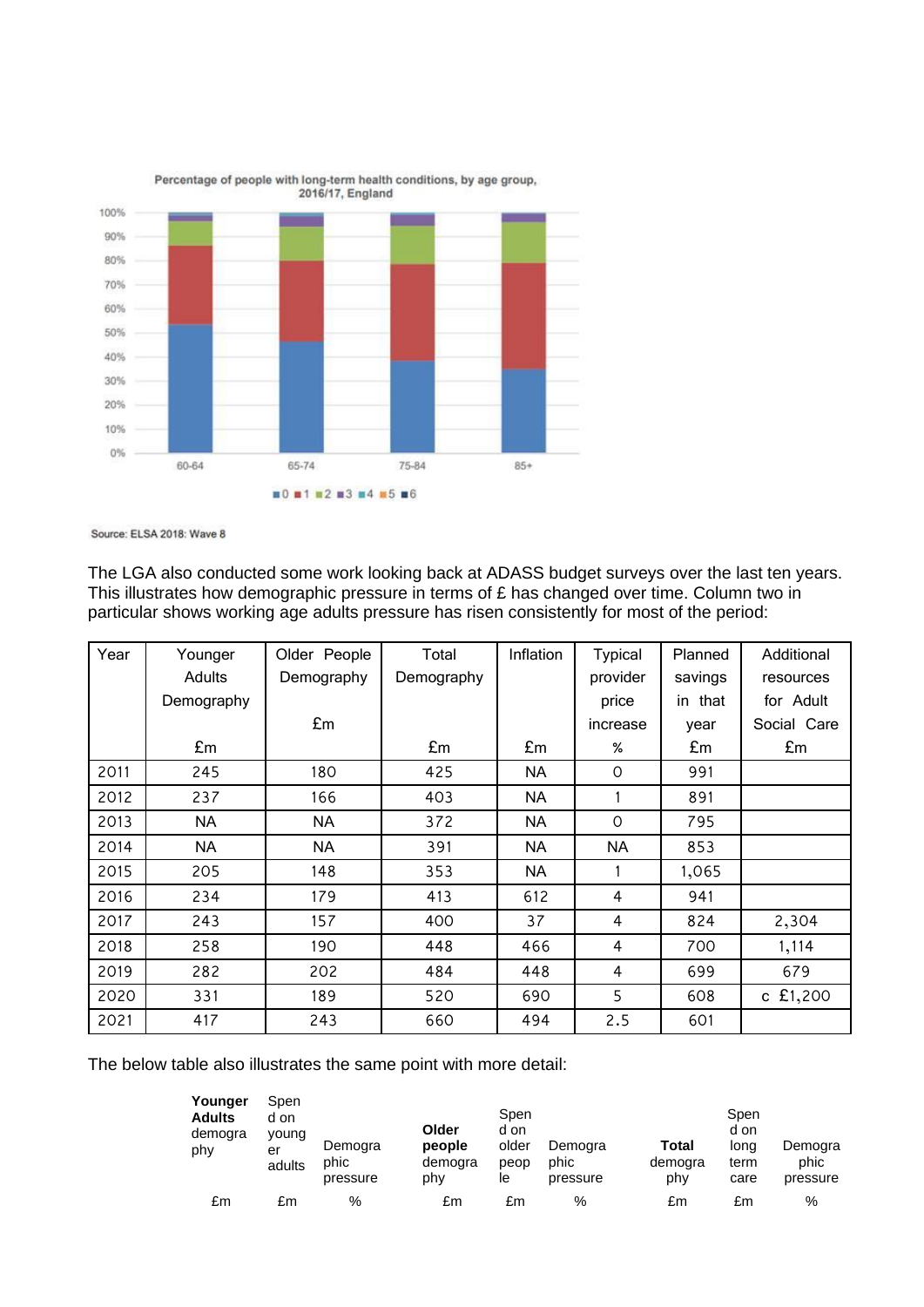| 2015/ |      |       |       |      | £6.6 |       |      | £13,0 |       |
|-------|------|-------|-------|------|------|-------|------|-------|-------|
| 16    | £205 | 6.409 | 3.20% | £148 | 53   | 2.22% | £353 | 62    | 2.70% |
| 2016/ |      |       |       |      | £6,9 |       |      | £13,6 |       |
| 17    | £234 | 6.675 | 3.51% | £179 | 27   | 2.58% | £413 | 02    | 3.04% |
| 2017/ |      |       |       |      | £7,1 |       |      | £13,9 |       |
| 18    | £243 | 6.871 | 3.54% | £157 | 00   | 2.21% | £400 | 71    | 2.86% |
| 2018/ |      |       |       |      | £7.4 |       |      | £14.6 |       |
| 19    | £258 | 7,237 | 3.57% | £190 | 07   | 2.57% | £448 | 44    | 3.06% |
| 2019/ |      |       |       |      | £7,8 |       |      | £15,3 |       |
| 20    | £282 | 7,542 | 3.74% | £202 | 50   | 2.57% | £484 | 92    | 3.14% |

During the session I mentioned unit cost changes and this chart from Grant Thornton shows how they have changed over time. Ageing population/complexity of need will be one of the drivers of this:



# **Self-funders research**

We have been working with two councils to better understand in more detail what the likely impacts – including costs – will be from the part of the Government's charging reforms that relates to section 18/3 and the fair cost of care. We hope to conclude this work by the end of May and would be happy to share headline findings with the Committee at that point, subject to approval from the councils in question.

## **Position statement on care worker pay**

I mentioned during the session that the White Paper was missing a comprehensive workforce strategy that addresses the issue of care worker pay. I said I would provide you with the joint position [paper on the adult social care workforce](https://www.local.gov.uk/about/news/sector-leaders-call-action-social-care-workforce) which was prepared jointly by the LGA, Association of Directors of Adult Social Services (ADASS); Care Provider Alliance (CPA); Care and Support Alliance (CSA); Skills for Care; Social Care Institute for Excellence (SCIE); and Think Local Act